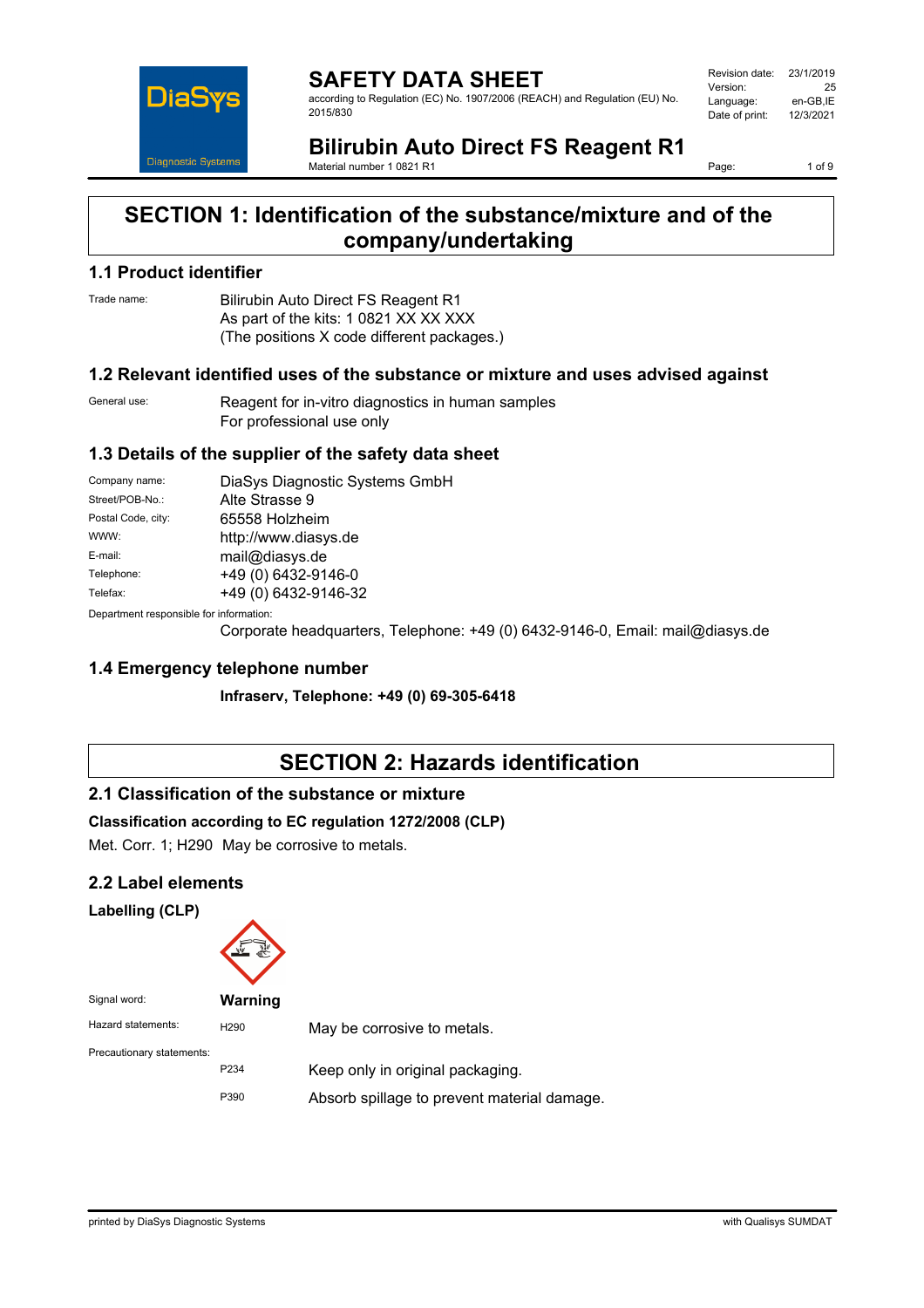

according to Regulation (EC) No. 1907/2006 (REACH) and Regulation (EU) No. 2015/830

| Revision date: | 23/1/2019 |
|----------------|-----------|
| Version:       | 25        |
| Language:      | en-GB.IE  |
| Date of print: | 12/3/2021 |
|                |           |

# **Bilirubin Auto Direct FS Reagent R1**

Material number 1 0821 R1

Page: 2 of 9

### **2.3 Other hazards**

A corrosive effect cannot be ruled out because of the pH value.

Results of PBT and vPvB assessment:

No data available

# **SECTION 3: Composition / information on ingredients**

3.1 Substances: not applicable

#### **3.2 Mixtures**

Chemical characterisation: aqueous solution

Hazardous ingredients:

| ∣Ingredient                             | Designation                 | Content | Classification                                                       |
|-----------------------------------------|-----------------------------|---------|----------------------------------------------------------------------|
| I EC No.<br>226-218-8<br> CAS 5329-14-6 | Sulphamidic acid $\leq$ 1 % |         | Skin Irrit. 2; H315. Eye Irrit. 2; H319.<br>Aquatic Chronic 3; H412. |

Full text of H- and EUH-statements: see section 16.

## **SECTION 4: First aid measures**

### **4.1 Description of first aid measures**

| In case of inhalation:  | Provide fresh air. Seek medical aid in case of troubles.                                                                                                                                                                                   |
|-------------------------|--------------------------------------------------------------------------------------------------------------------------------------------------------------------------------------------------------------------------------------------|
| Following skin contact: | Take off contaminated clothing and wash it before reuse. After contact with skin, wash<br>immediately with plenty of water.<br>Cover with sterile dressing material to protect against infection. Seek medical attention.                  |
| After eye contact:      | Immediately flush eyes with plenty of flowing water for 10 to 15 minutes holding eyelids<br>apart. Remove contact lenses, if present and easy to do. Continue rinsing. Subsequently<br>seek the immediate attention of an ophthalmologist. |
| After swallowing:       | Never give anything by mouth to an unconscious person.<br>Rinse mouth immediately and drink plenty of water.<br>Do not induce vomiting. Risk of perforation!<br>Do not try to neutralize. Seek medical attention.                          |

### **4.2 Most important symptoms and effects, both acute and delayed**

A corrosive effect cannot be ruled out because of the pH value. Can cause skin, eye and respiratory tract irritation.

### **4.3 Indication of any immediate medical attention and special treatment needed**

Treat symptomatically.

## **SECTION 5: Firefighting measures**

#### **5.1 Extinguishing media**

Suitable extinguishing media:

Product is non-combustible. Extinguishing materials should therefore be selected according to surroundings.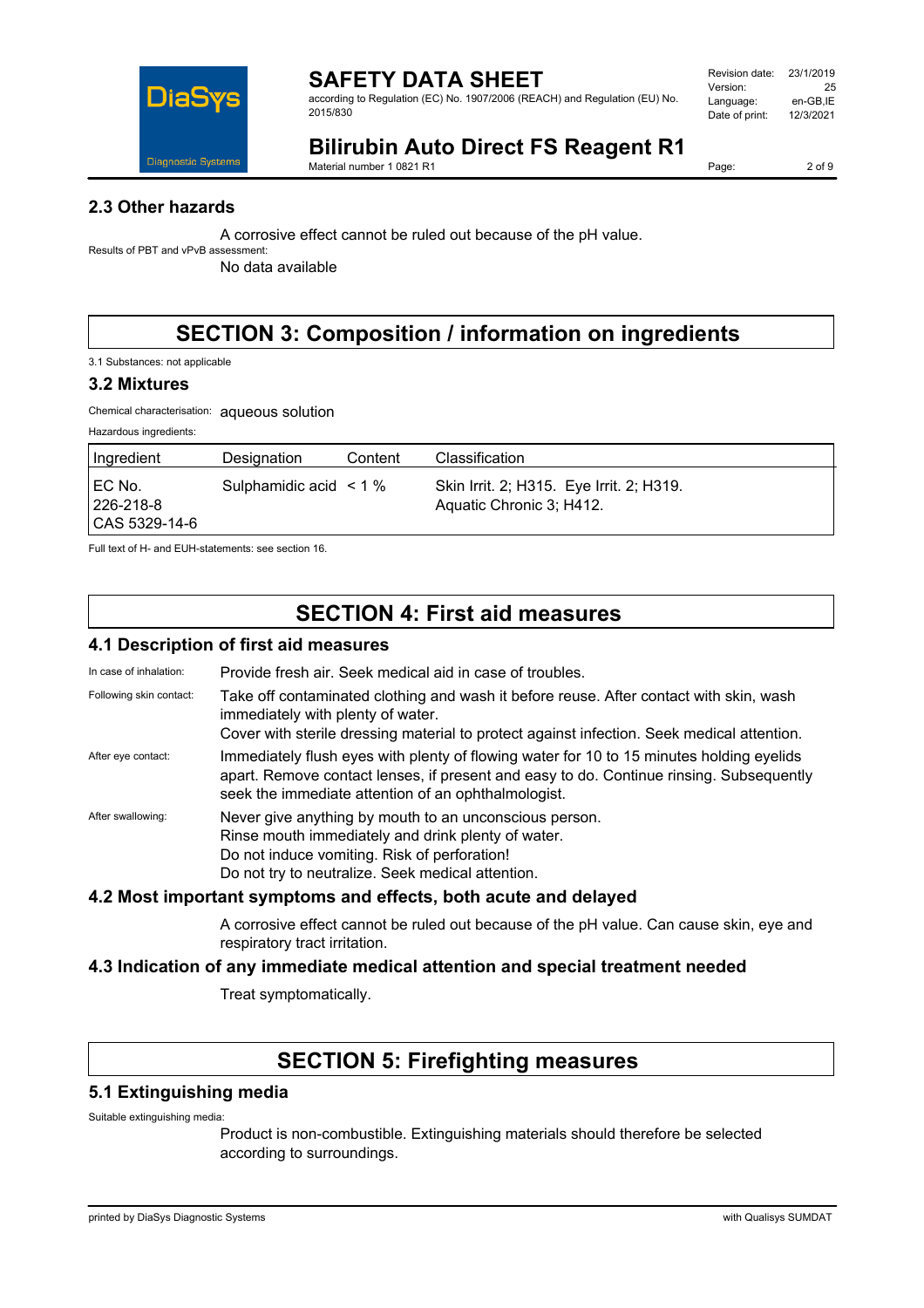

according to Regulation (EC) No. 1907/2006 (REACH) and Regulation (EU) No. 2015/830

| Revision date: | 23/1/2019 |
|----------------|-----------|
| Version:       | 25        |
| Language:      | en-GB.IE  |
| Date of print: | 12/3/2021 |
|                |           |

# **Bilirubin Auto Direct FS Reagent R1**

Material number 1 0821 R1

Page: 3 of 9

## **5.2 Special hazards arising from the substance or mixture**

Fires in the immediate vicinity may cause the development of dangerous vapours. In case of fire may be liberated: Sulphur oxides, nitrogen oxides (NOx).

## **5.3 Advice for firefighters**

Special protective equipment for firefighters:

In case of surrounding fires: Wear a self-contained breathing apparatus and chemical protective clothing.

Additional information: Hazchem-Code: 2X

## **SECTION 6: Accidental release measures**

#### **6.1 Personal precautions, protective equipment and emergency procedures**

Provide adequate ventilation. Do not breathe mist/vapours/spray. Wear appropriate protective equipment.

Avoid contact with skin and eyes. Keep unprotected people away.

#### **6.2 Environmental precautions**

Do not allow to penetrate into soil, waterbodies or drains.

#### **6.3 Methods and material for containment and cleaning up**

Soak up with absorbent materials such as sand, siliceus earth, acid- or universal binder. Store in special closed containers and dispose of according to ordinance. Final cleaning.

#### **6.4 Reference to other sections**

Refer additionally to section 8 and 13.

## **SECTION 7: Handling and storage**

#### **7.1 Precautions for safe handling**

Advices on safe handling: Provide adequate ventilation, and local exhaust as needed. Do not breathe mist/vapours/spray. Avoid contact with skin and eyes. Wear appropriate protective equipment. Wash hands before breaks and after work. Do not eat, drink or smoke when using this product. Take off immediately all contaminated clothing and wash it before reuse. Have eye wash bottle or eye rinse ready at work place.

### **7.2 Conditions for safe storage, including any incompatibilities**

Requirements for storerooms and containers:

Keep containers tightly closed and at a temperature between 2 °C and 8 °C. Do not freeze. Protect from light. Keep sterile. Unsuitable materials: Metals

Keep only in original container.

Hints on joint storage: Keep away from food, drink and animal feedingstuffs.

### **7.3 Specific end use(s)**

No information available.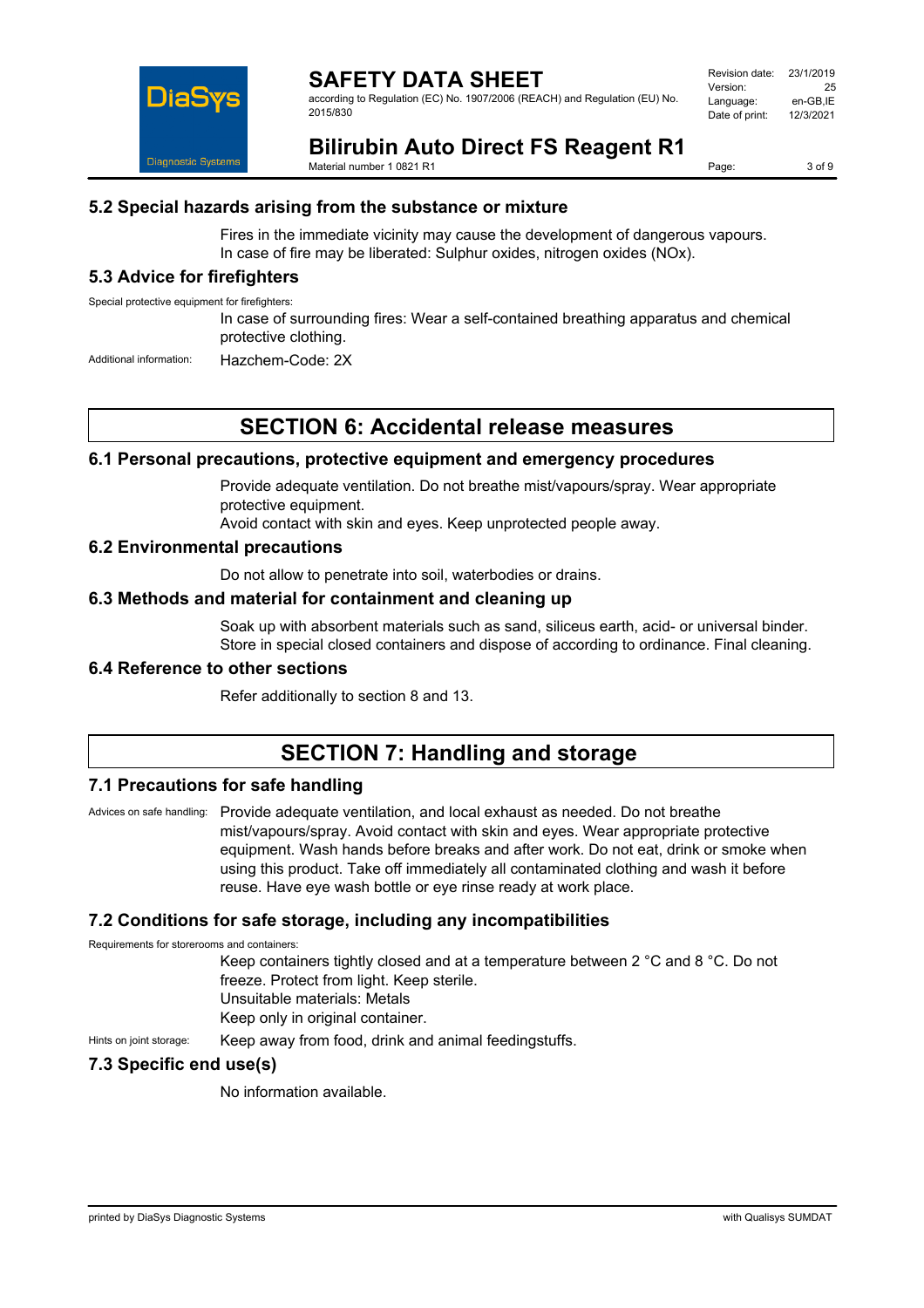

#### **SAFETY DATA SHEET** according to Regulation (EC) No. 1907/2006 (REACH) and Regulation (EU) No. 2015/830

| Revision date: | 23/1/2019 |
|----------------|-----------|
| Version:       | 25        |
| Language:      | en-GB.IE  |
| Date of print: | 12/3/2021 |
|                |           |

# **Bilirubin Auto Direct FS Reagent R1**

Material number 1 0821 R1

Page: 4 of 9

## **SECTION 8: Exposure controls/personal protection**

#### **8.1 Control parameters**

Additional information: Contains no substances with occupational exposure limit values.

#### **8.2 Exposure controls**

Provide for good ventilation or exhaust system or work with completely self-contained equipment.

#### **Personal protection equipment**

#### **Occupational exposure controls**

| Respiratory protection:                  | Use a breathing protection against vapours/aerosol.<br>Use filter type (B-P2) according to EN 14387.                                                                                                                            |
|------------------------------------------|---------------------------------------------------------------------------------------------------------------------------------------------------------------------------------------------------------------------------------|
| Hand protection:                         | Protective gloves according to EN 374.<br>Glove material: Nitrile rubber-Layer thickness: 0.11 mm.<br>Breakthrough time: >480 min.<br>Observe glove manufacturer's instructions concerning penetrability and breakthrough time. |
| Eye protection:                          | Tightly sealed goggles according to EN 166.                                                                                                                                                                                     |
| Body protection:                         | Wear suitable protective clothing.                                                                                                                                                                                              |
| General protection and hygiene measures: | Avoid contact with skin and eves. Wash hands before breaks and after work. Do not                                                                                                                                               |

Avoid contact with skin and eyes. Wash hands before breaks and after work. Do not breathe mist/vapours/spray. Do not eat, drink or smoke when using this product. Take off immediately all contaminated clothing and wash it before reuse. Have eye wash bottle or eye rinse ready at work place.

## **SECTION 9: Physical and chemical properties**

### **9.1 Information on basic physical and chemical properties**

| Appearance:                              | Physical state at 20 °C and 101.3 kPa: liquid<br>Colour: colourless, clear |
|------------------------------------------|----------------------------------------------------------------------------|
| Odour:                                   | no characteristic odour                                                    |
| Odour threshold:                         | No data available                                                          |
| pH:                                      | at 25 °C: 1.1                                                              |
| Melting point/freezing point:            | No data available                                                          |
| Initial boiling point and boiling range: | No data available                                                          |
| Flash point/flash point range:           | not combustible                                                            |
| Evaporation rate:                        | No data available                                                          |
| Flammability:                            | No data available                                                          |
| Explosion limits:                        | No data available                                                          |
| Vapour pressure:                         | No data available                                                          |
| Vapour density:                          | No data available                                                          |
| Density:                                 | at 20 °C: 1,0103 g/mL                                                      |
| Water solubility:                        | at 20 °C: completely miscible                                              |
| Partition coefficient: n-octanol/water:  | No data available                                                          |
| Auto-ignition temperature:               | No data available                                                          |
| Decomposition temperature:               | No data available                                                          |
| Viscosity, kinematic:                    | No data available                                                          |

printed by DiaSys Diagnostic Systems with Qualisys SUMDAT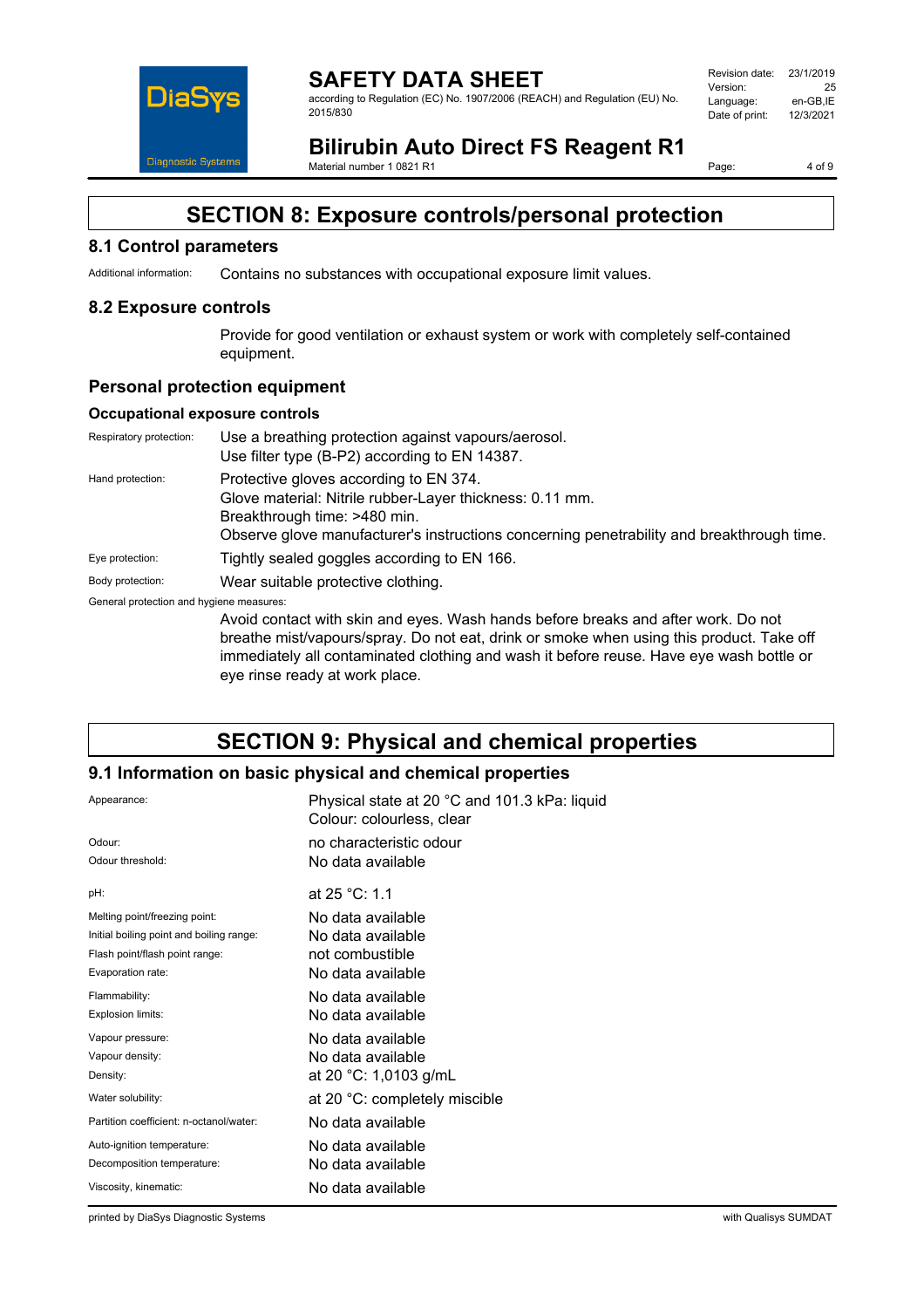

according to Regulation (EC) No. 1907/2006 (REACH) and Regulation (EU) No. 2015/830

| Revision date: | 23/1/2019 |
|----------------|-----------|
| Version:       | 25        |
| Language:      | en-GB.IE  |
| Date of print: | 12/3/2021 |
|                |           |

# **Bilirubin Auto Direct FS Reagent R1**

Material number 1 0821 R1

Page: 5 of 9

Explosive properties: No data available

Oxidizing characteristics: No data available

#### **9.2 Other information**

Additional information: No data available

## **SECTION 10: Stability and reactivity**

#### **10.1 Reactivity**

May be corrosive to metals.

#### **10.2 Chemical stability**

Stable under recommended storage conditions.

#### **10.3 Possibility of hazardous reactions**

No hazardous reaction when handled and stored according to provisions.

#### **10.4 Conditions to avoid**

Keep away from heat.

#### **10.5 Incompatible materials**

alkalis, metals

#### **10.6 Hazardous decomposition products**

No hazardous decomposition products when regulations for storage and handling are observed. Thermal decomposition: No data available

## **SECTION 11: Toxicological information**

#### **11.1 Information on toxicological effects**

Toxicological effects: Acute toxicity (oral): Lack of data.

Acute toxicity (dermal): Lack of data.

Acute toxicity (inhalative): Lack of data.

Skin corrosion/irritation: Lack of data.

Serious eye damage/irritation: Lack of data.

Sensitisation to the respiratory tract: Lack of data.

Skin sensitisation: Lack of data.

Germ cell mutagenicity/Genotoxicity: Lack of data.

Carcinogenicity: Lack of data.

Reproductive toxicity: Lack of data.

Effects on or via lactation: Lack of data.

Specific target organ toxicity (single exposure): Lack of data.

Specific target organ toxicity (repeated exposure): Lack of data.

Aspiration hazard: Lack of data.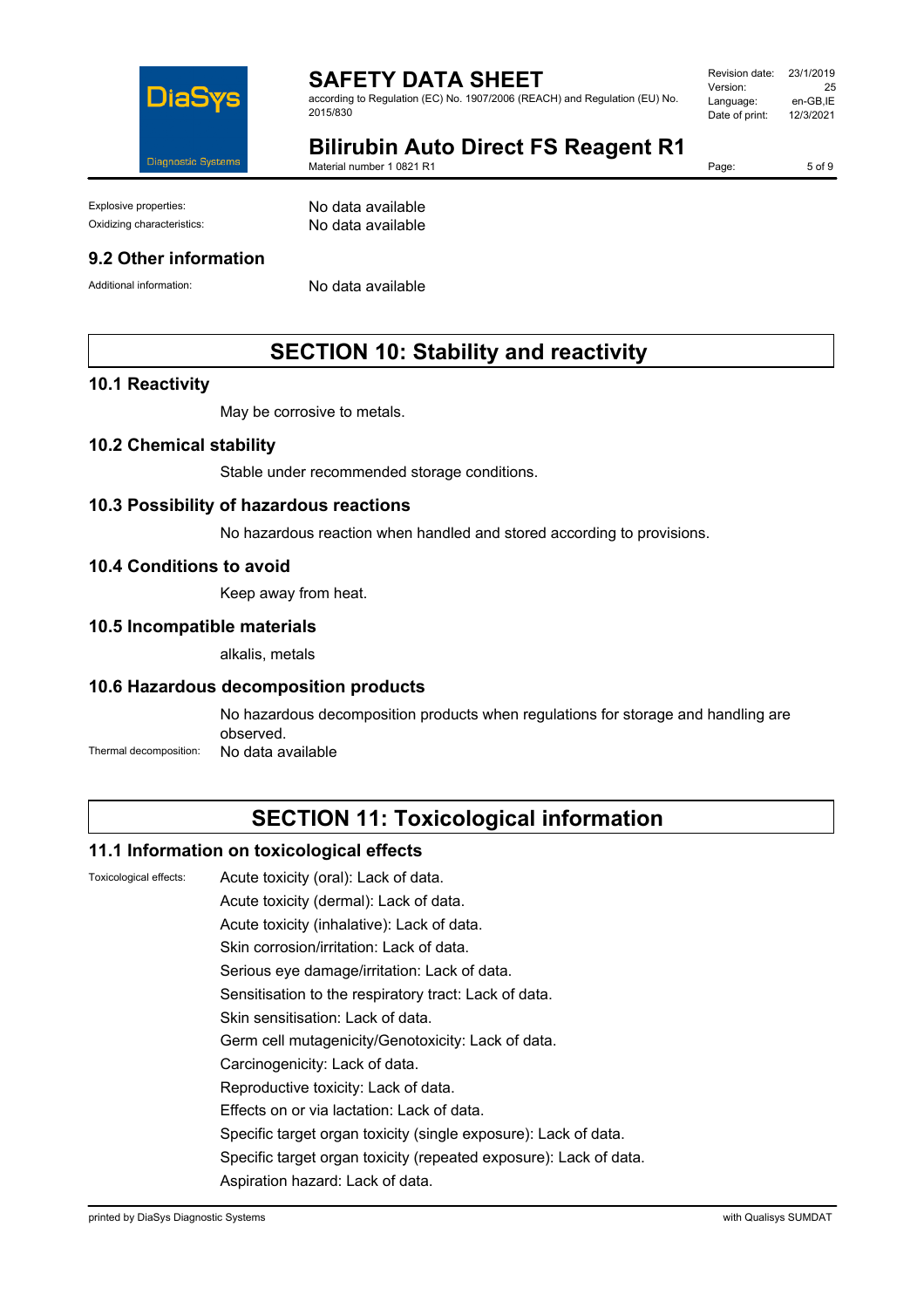

according to Regulation (EC) No. 1907/2006 (REACH) and Regulation (EU) No. 2015/830

| Revision date: | 23/1/2019 |
|----------------|-----------|
| Version:       | 25        |
| Language:      | en-GB.IE  |
| Date of print: | 12/3/2021 |
|                |           |

# **Bilirubin Auto Direct FS Reagent R1**

Material number 1 0821 R1

Page: 6 of 9

### **Symptoms**

A corrosive effect cannot be ruled out because of the pH value. Can cause skin, eye and respiratory tract irritation.

# **SECTION 12: Ecological information**

#### **12.1 Toxicity**

Aquatic toxicity: Harmful effects on water organisms by modification of pH-value.

#### **12.2 Persistence and degradability**

Further details: No data available

#### **12.3 Bioaccumulative potential**

Partition coefficient: n-octanol/water:

No data available

#### **12.4 Mobility in soil**

No data available

#### **12.5 Results of PBT and vPvB assessment**

No data available

#### **12.6 Other adverse effects**

General information: Do not allow to enter into ground-water, surface water or drains.

## **SECTION 13: Disposal considerations**

#### **13.1 Waste treatment methods**

### **Product**

| Waste key number: | 16 05 06 <sup>*</sup> = Laboratory chemicals, consisting of or containing hazardous substances,<br>including mixtures of laboratory chemicals.<br>* = Evidence for disposal must be provided. |  |
|-------------------|-----------------------------------------------------------------------------------------------------------------------------------------------------------------------------------------------|--|
| Recommendation:   | Special waste. Dispose of waste according to applicable legislation.                                                                                                                          |  |
| Package           |                                                                                                                                                                                               |  |
| Waste key number: | 15 01 02 = Plastic packaging                                                                                                                                                                  |  |
| Recommendation:   | Dispose of waste according to applicable legislation.<br>Non-contaminated packages may be recycled.                                                                                           |  |

## **SECTION 14: Transport information**

#### **14.1 UN number**

ADR/RID, IMDG, IATA-DGR:

UN 3264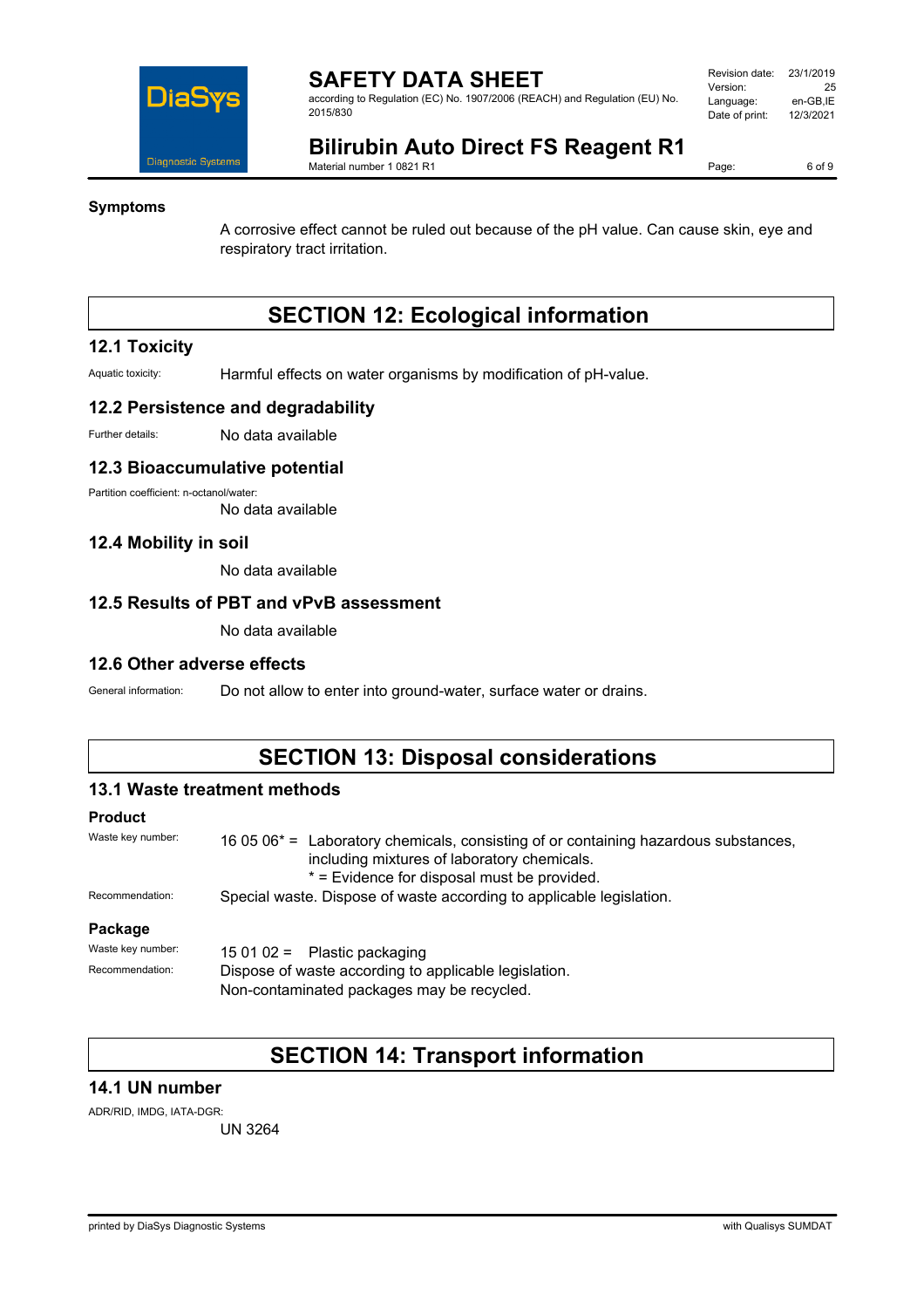according to Regulation (EC) No. 1907/2006 (REACH) and Regulation (EU) No. 2015/830

| Revision date: | 23/1/2019 |
|----------------|-----------|
| Version:       | 25        |
| Language:      | en-GB.IE  |
| Date of print: | 12/3/2021 |
|                |           |

# **Bilirubin Auto Direct FS Reagent R1**

Material number 1 0821 R1

Page: 7 of 9

### **14.2 UN proper shipping name**

ADR/RID, IMDG, IATA-DGR:

**DiaS** 

Diagnostic Systems

UN 3264, CORROSIVE LIQUID, ACIDIC, INORGANIC, N.O.S. (Sulphamidic acid mixture)

## **14.3 Transport hazard class(es)**

| ADR/RID:  | Class 8, Code: C1  |
|-----------|--------------------|
| IMDG:     | Class 8, Subrisk - |
| IATA-DGR: | Class 8            |

#### **14.4 Packing group**

ADR/RID, IMDG, IATA-DGR: III

### **14.5 Environmental hazards**

Marine pollutant: no

### **14.6 Special precautions for user**

#### **Land transport (ADR/RID)**

| Warning board:                           | ADR/RID: Kemmler-number 80, UN number UN 3264    |
|------------------------------------------|--------------------------------------------------|
| Hazard label:                            | 8                                                |
| Special provisions:                      | 274                                              |
| Limited quantities:                      | 5L                                               |
| EQ:                                      | E <sub>1</sub>                                   |
| Package - Instructions:                  | P001 IBC03 LP01 R001                             |
| Special provisions for packing together: | MP19                                             |
| Portable tanks - Instructions:           | T7                                               |
| Portable tanks - Special provisions:     | <b>TP1 TP28</b>                                  |
| Tank coding:                             | L4BN                                             |
| Tunnel restriction code:                 | E                                                |
| Sea transport (IMDG)                     |                                                  |
| EmS:                                     | $F-A, S-B$                                       |
| Special provisions:                      | 223, 274                                         |
| Limited quantities:                      | 5 L                                              |
| Excepted quantities:                     | E1                                               |
| Package - Instructions:                  | P001, LP01                                       |
| Package - Provisions:                    |                                                  |
| <b>IBC</b> - Instructions:               | IBC03                                            |
| IBC - Provisions:                        |                                                  |
| Tank instructions - IMO:                 |                                                  |
| Tank instructions - UN:                  | T7                                               |
| Tank instructions - Provisions:          | TP1, TP28                                        |
| Stowage and handling:                    | Category A. SW2                                  |
| Segregation:                             | SG36 SG49                                        |
| Properties and observations:             | Causes burns to skin, eyes and mucous membranes. |
| Segregation group:                       | 1                                                |

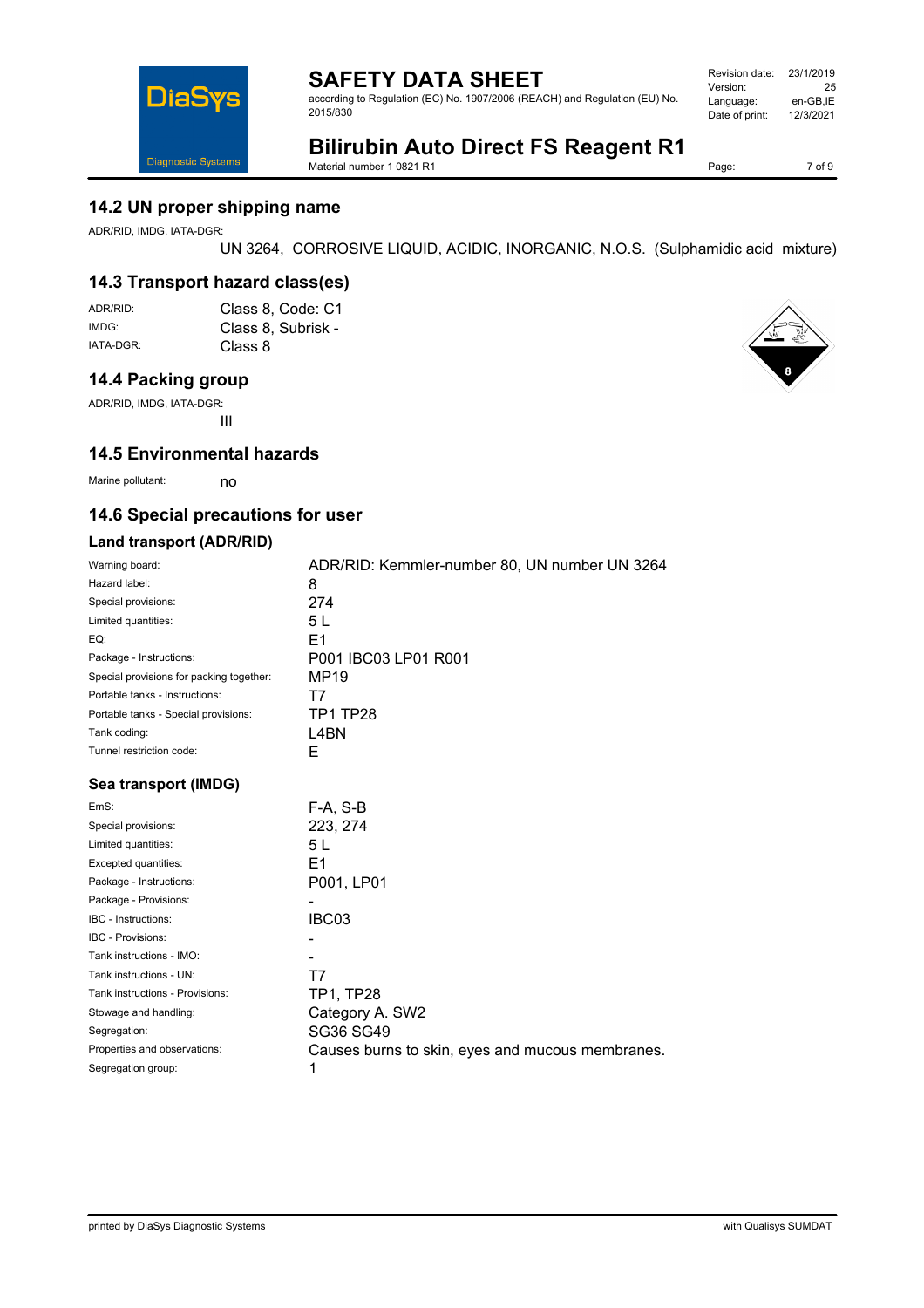

according to Regulation (EC) No. 1907/2006 (REACH) and Regulation (EU) No. 2015/830

| Revision date: | 23/1/2019 |
|----------------|-----------|
| Version:       | 25        |
| Language:      | en-GB.IE  |
| Date of print: | 12/3/2021 |
|                |           |

# **Bilirubin Auto Direct FS Reagent R1**

Material number 1 0821 R1

Page: 8 of 9

#### **Air transport (IATA)**

| Hazard label:                           | Corrosive                                 |
|-----------------------------------------|-------------------------------------------|
| <b>Excepted Quantity Code:</b>          | F1                                        |
| Passenger and Cargo Aircraft: Ltd.Qty.: | Pack. Instr. Y841 - Max. Net Qty/Pkg. 1 L |
| Passenger and Cargo Aircraft:           | Pack.Instr. 852 - Max. Net Qty/Pkg. 5 L   |
| Cargo Aircraft only:                    | Pack. Instr. 856 - Max. Net Qty/Pkg. 60 L |
| Special provisions:                     | A3 A803                                   |
| Emergency Response Guide-Code (ERG):    | 8L                                        |

## **14.7 Transport in bulk according to Annex II of Marpol and the IBC Code**

No data available

**SECTION 15: Regulatory information**

### **15.1 Safety, health and environmental regulations/legislation specific for the substance or mixture**

#### **National regulations - Great Britain**

Hazchem-Code: 2X

No data available

#### **15.2 Chemical Safety Assessment**

For this mixture a chemical safety assessment is not required.

## **SECTION 16: Other information**

#### **Further information**

Wording of the H-phrases under paragraph 2 and 3:

- H290 = May be corrosive to metals.
- H315 = Causes skin irritation.
- H319 = Causes serious eye irritation.
- H412 = Harmful to aquatic life with long lasting effects.